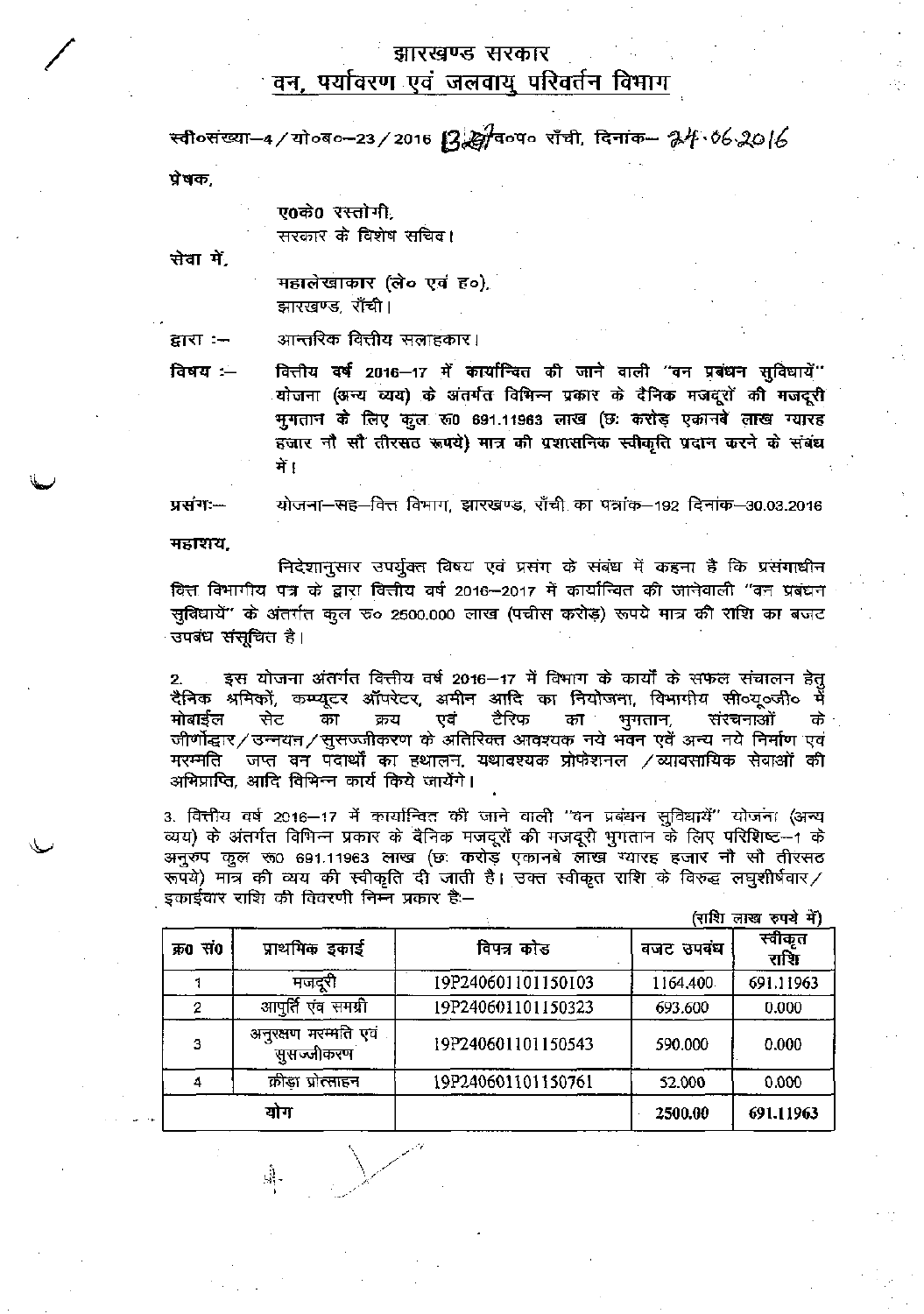4. तथा वित्तीय वर्ष 2016—17 2406— वानिकी तथा वन्य प्राणी, उप <u>मु</u>ख्य शीर्ष 01—व 101-वन संरक्षण, विकास तथा सम्पोषण, उप शीर्ष 15-वन प्रबंधन सुविधायें योजना के अंतर्गत संबंधित इकाई में उपबंधित राशि से विकलनीय होगा।

 $\mathbb{Z}^d$ 

उक्त स्वीकृत राशि के विरुद्ध परिशिष्ट—1 के अनुरुप निकासी एवं व्ययन पदाधिकारी 5. द्वारा राशि की निकासी संबंधित जिले के कोषागार/ उप कोषागार से की जायेगी।

स्वीकृत की जा रही राशि का आवंटन मंत्रिमंडल सचिवालय एवं समन्वय विभाग, 6. झारखण्ड, राँची की अधिसूचना संख्या–301 दिनांक–11.03.2015 के आलोक में वन एवं पर्यावरण विभाग के स्तर से निर्गत किया जायेगा।

इस योजना के नियंत्री पदाधिकारी प्रधान मुख्य वन संरक्षक, झारखण्ड होंगे, जिनके 7. मार्गदर्शन में अपर प्रधान मुख्य वन संरक्षक (विकास) के द्वारा योजना कार्यान्वयन का सतत् अनुश्रवण सुनिश्चित किया जाएगा। योजनांतर्गत प्रत्येक माह हेतु निर्घारित वित्तीय एवं भौतिक प्रगति से वन, पर्यावरण एवं जलवायु परिवर्तन विभाग को अवगत जायेगा।

निकासी एवं व्ययन पदाधिकारियों द्वारा योजना का सफल कार्यान्वयन सुनिश्चित किया जायेगा। निकासी एवं व्ययन पदाधिकारियों के द्वारा कार्यान्वयनाधीन योजनाओं का नियमित निरीक्षण करते हुए निर्धारित प्रक्रिया के अनुसार कार्य सम्पन्न कराया जाएगा तथा प्रत्येक माह की पाँच तारीख तक अपनी नियंत्री पदाधिकारी को वित्तीय एवं भौतिक प्रगति प्रतिवेदन समर्पित किया जाएगा।

स्वीकृत राशि की निकासी वित्त विभागीय पत्रांक—2561, दिनांक—17.04.1998 एवं 9. समय-समय पर निर्गत परिपत्रों के आलोक में अपर प्रधान मुख्य वन संरक्षक, विकास से उप आवंटन प्राप्त होने के उपरांत की जायेगी।

10. **किया जायेगा।** तथा कोषागार संहिता के नियम – 300 एवं सभी वित्तीय नियमों का अनुपालन दृढ़ता पूर्वक राशि की निकासी संबंधित जिलों में अवस्थित कोषागार / उप कोषागार से की जायेगी

11. योजना के कार्यान्वयन से पूर्व इनके प्र<del>ाक्</del>कलन पर सक्षम स्तर से तकनीकी स्वीकृति प्राप्त कर ली जायेगी एवं इसकी एक प्रति अपर प्रधान मुख्य वन संरक्षक, विकास कार्यालय को समर्पित की जायेगी।

निकासी एवं व्ययन पदाधिकारी द्वारा यह सुनिश्चित किया जायेगा कि किसी भी 12. परिस्थिति में स्वीकृत राशि से अधिक की निकासी एवं व्यय नहीं किया जायेगा तथा वित्तीय एवं भौतिक लक्ष्य निर्धारित अधिसीमा से कम नहीं हो।

**मजदूरी का भुगतान श्रम नियोजन एवं प्रशिक्षण** विभाग, झारखण्ड सरकार द्वारा **13.** निर्धारित अद्यतन दर के अनुरूप किया जायगा। मजदूरी मद में स्वीकृत राशि का व्यय योजना के परिमाणकों के अंतर्गत एवं निर्धारित मजदूरी दर के अनुरूप वास्तविक व्यय तक सीमित रखना सूनिश्चित किया जायेगा।

14. निकासी एवं व्ययन पदाधिकारी यह सुनिश्चित करेंगे कि इस योजना अंतर्गत मजदूरी मद में मजदूरों को भुगतान की जाने वाली राशि का भुगतान मजदूरों के बैंक खाते/डाक घर खाते के माध्यम से ही किया जायेगा।

15. नियंत्री तथा निकासी एवं व्ययन पदाधिकारी की यह जिम्मेवारी रहेगी, अगर वे देखें कि .<br>मिल रही है या मिलने जा रही है, तो इसकी निकासी रोककर इसके निराकरण सूचना संबंधित पदाधिकारी या विभाग को तूरंत देंगें। यदि कोई ऐसी योजना का कार्य के विरुद्ध राशि का व्यय किया जा रहा है, जिसे दूसरे स्रोत

Â,

 $-\frac{13}{5}$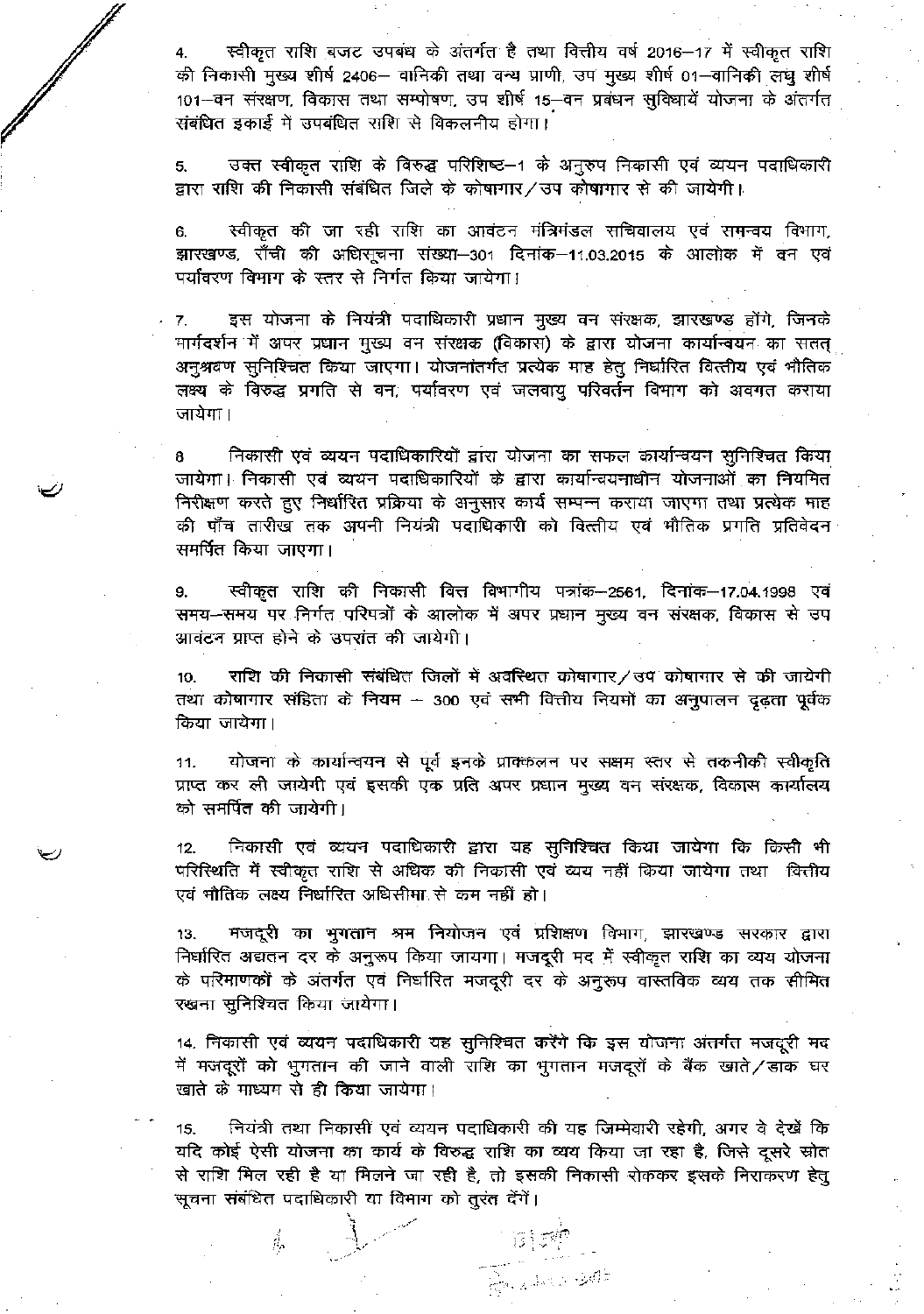16. - योजनाओं में व्यय, क्रयं/भुगतान वित्तं विभाग द्वारा नियमों तथा वन एवं पर्यावरण विभाग के संकल्प संख्या—940 .<br>16.03.1992 द्वारा क्षेत्रीय मुख्य वन संरक्षक / मुख्य वन समिति की अनुशंसाओं के अनुसार की जाएगी।

निकासी एवं व्ययन पदाधिकारी द्वारा Account Code Vol (III) की धारा 288 के 17. अनुसार अपने कार्यालय का मासिक लेखा आगामी माह की 5वीं तारीख तक महालेखाकार जमा करना सुनिश्चित किया जायेगा तथा लेखा का त्रैमासिक Reconciliation ससमय निश्चित रूप से कराना सुनिश्चित किया जायेगा।

18. स्वीकृत राशि का भुगतान वित्त विभागीय पत्रांक—3542, दिनांक—19.12.2013 में निरूपित प्रावधानों के अनुरुप किया जायेगा ।

प्रस्ताव पर मंत्रिमंडल सचिवालय एवं समन्वय विभाग, झारखण्ड की अधिसूचना 19. - 301, दिनांक–11.03.2015 के आलोक में माननीय विभागीय (मुख्य) सलाहकार की सहमति प्राप्त है।

अनु०—यथोक्त।

विश्वासभाजन

(ए0के0ॅरस्तॉर्गी) सरकार के विशेष सचिव।

 $13$   $\approx$ . ज्ञापाक —4 / यो०ब०—23 / 2016 व0प0/रांची, दिनांक-24.06.20 ) प्रतिलिपि :– राज्यपाल सचिवालय, झारखण्ड, राँची/ विकास आयुक्त, झारखण्ड, राँची/योजना –सह–वित्त विमाग, झारखण्ड, राँची/सूचना प्रौद्योगिकी एवं ई–गवर्नेंस विभाग, झारखण्ड, राँची/मंत्रिमंडल सचिवालय एवं निगरानी विभाग, झारखण्ड, राँची/ प्रधान मुख्य वन संरक्षक, झारखण्ड, राँची/अपर प्रधान मुख्य वन संरक्षक, विका**स,** झारखण्ड, राँची/संबंधित निकासी एवं व्ययन पदाधिकारी/संबंधित कोषागार पदाधिकारी/आंतरिक वि<del>त्</del>त कोषांग एवं विभागीय बजट शाखा (पौंच प्रतियों में) को सूचनार्थ एवं आवश्यक कार्रवाई हेतु प्रेषित ।

(ए0के0 रस्तोगी)

सरकार के विशेष सचिव।

 $13(67)$ व0प0/राँची, दिनांक- 24.06.2016 ज्ञापांक -4/यो०ब०-23/2016 प्रतिलिपि :- संबंधित उपायुक्त / कोषागार पदाधिकारी को सूचनार्थ एवं आवश्यक कार्रवाई हेतु प्रेषित।

-(ए०के० रस्तोगी)

सरकार के विशेष सचिव।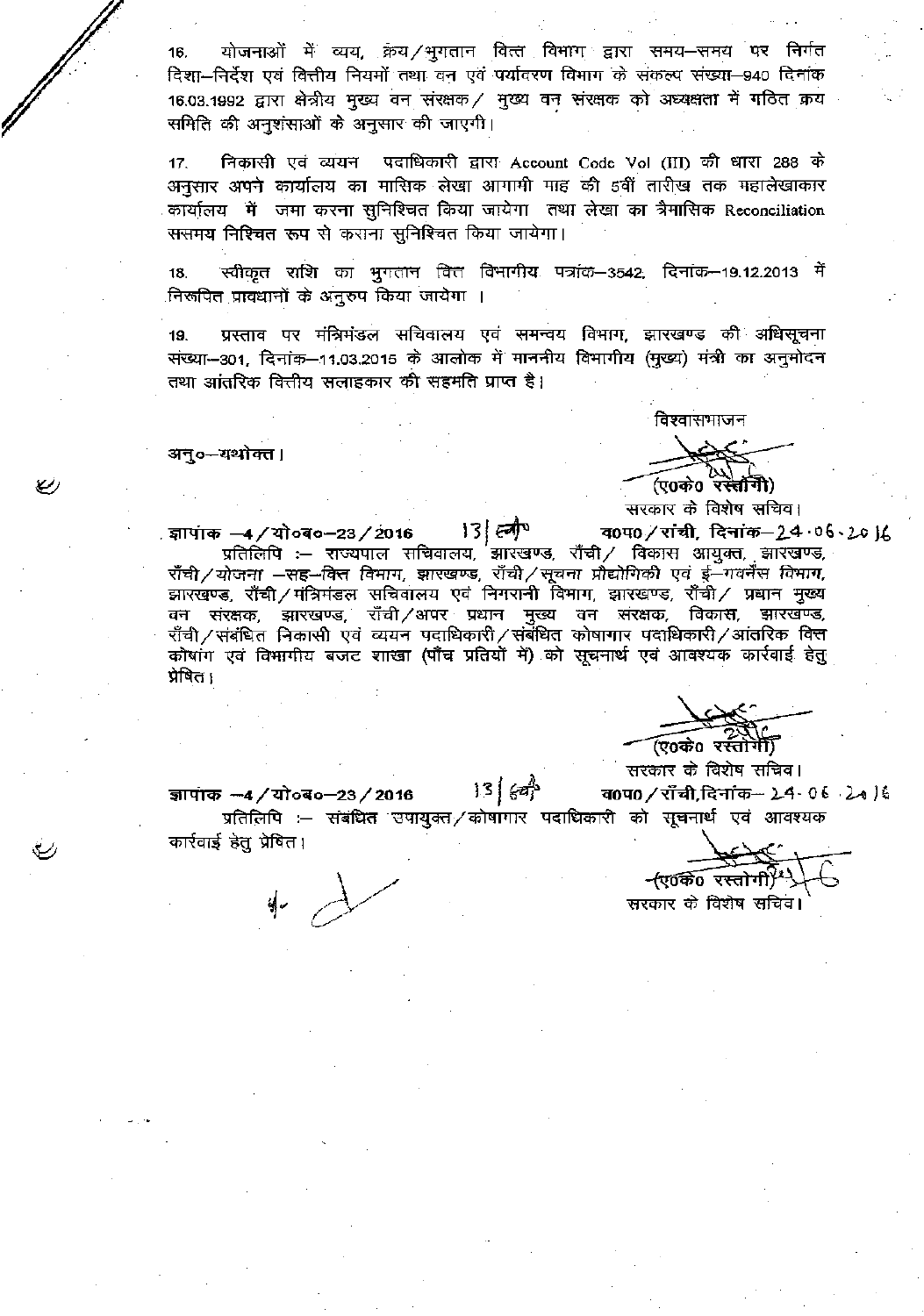.<br>परिशिष्ट--1

Ì,

k.

|  | वित्तीय वर्ष 2016–17 में कार्यान्वित की जाने वाली ''वन प्रबंधन सुविधाएं योजना'' के अंतर्गत |                                                       |  |  |  |  |  |
|--|--------------------------------------------------------------------------------------------|-------------------------------------------------------|--|--|--|--|--|
|  |                                                                                            | प्रमण्डलवार/कार्यालयवार कार्यरत दैनिक मजदूरों की सूची |  |  |  |  |  |

| क्र.<br>सं. | निकासी एवं व्ययन पदाधिकारी का नाम                                 | मजदूरों की संख्या | प्राक्कलित<br>राशि |
|-------------|-------------------------------------------------------------------|-------------------|--------------------|
| j.          |                                                                   | Ħì                | v                  |
| 1           | हजारीबाग पूर्वी वन प्रमण्डल, हजारीबाग                             | 30                | 2707831            |
| 2           | हिजारीबाग पश्चिमी प्रमण्डल, हजारीबाग                              | 23                | 2001672            |
| 3           | चितरा उत्तरी वन प्रमण्डल, चतरा                                    | 12                | 986018             |
|             | कोडरमा वन प्रमण्डल, कोडरमा                                        | 7                 | 607380             |
| 5           | चितरा दक्षिणी वन प्रमण्डल, चतरा                                   | 21                | 1731683            |
| 6           | राजकीय व्यापार प्रमण्डल, हजारीबाग                                 | $\overline{2}$    | 171211             |
| 7           | शिमगढ़ वन प्रमण्डल, रामगढ़                                        | $\overline{9}$    | 745665             |
| 8           | बोकारो वन प्रमण्डल, बोकारो                                        | 16                | 1542281            |
| 9           | धिनबाद वन प्रमण्डल, धनबाद                                         | 10                | 880659             |
|             | 10 गिरिडीह पूर्वी वन प्रमण्डल, गिरिडीह                            | 18                | 1367946            |
|             | 11 गिरिडीह परिचमी वन प्रमण्डल, गिरिडीह                            | 10                | 971117             |
|             | 12 मिदिनीनगर वन प्रमण्डल, मेदिनीनगर                               | 28                | 2536620            |
|             | 13 लातेहार वन प्रमण्डल, लातेहार                                   | 14                | 1157229            |
|             | 14 राजकीय व्यापार प्रमण्डल-2, लातेहार                             | 1                 | 69142              |
|             | 15 गढ़वा उत्तरी वन प्रमण्डल, गढ़वा                                | 9                 | 778591             |
|             | 16 गढ़वा दक्षिणी वन प्रमण्डल, गढ़वा                               | 13                | 1178544            |
|             | 17 दिमका वन प्रमण्डल, दुमका                                       | 19                | 1683856            |
|             | 18 पाकुड बन प्रमण्डल, पाकुड़                                      | 6                 | 538238             |
|             | 19 गोड्डा वन प्रमण्डल, गोड्डा                                     | 7                 | 607380             |
|             | 20 साहेबगंज वन प्रमण्डल, साहेबगंज                                 | 7                 | 607380             |
| 21          | दिवघर वन प्रमण्डल, देवघर                                          | 15                | 1316829            |
|             | 22 जामताड़ा वन प्रमण्डल, जामताड़ा                                 | 7                 | 607380             |
| 23          | क्षित्रीय मुख्य वन संरक्षक, राँची                                 | 3                 | 330811             |
|             | 24 गुमला वन प्रमण्डल, गुमला                                       | 22                | 1833751            |
|             | 25 लोहरदगा वन प्रमण्डल, लोहरदगा                                   | 12                | 953092             |
|             | 26 सिमडेगा वन प्रमण्डल, सिमडेगा                                   | 16                | 1262587            |
|             | 27 सैंची वन प्रमण्डल, राँची                                       | 66                | 6038785            |
|             | 28  खूँटी वन प्रमण्डल, खूँटी                                      | ${\bf 8}$         | 676522             |
|             | 29 सारण्डा वन प्रमण्डल, चाईबासा                                   | 15                | 1259297            |
|             | 30 कोल्हान वन प्रमण्डल, चाईबासा                                   | 10                | 814807             |
|             | 31 पोड़ाहाट बन प्रमण्डल, चाईबासा                                  | 13                | 1022234            |
|             | 32 चाईबासा वन प्रमण्डल, चाईबासा                                   | 13                | 1178544            |
|             | 33 सिरायकेला वन प्रमण्डल, सरायकेला                                | 12                | 986018             |
|             | 34 जिमशेदपुर वन प्रमण्डल, जमशेदपुर                                | 38                | 3186796            |
|             | 35 अपर प्रधान मुख्य वन संरक्षक, विकास, झाखण्ड, राँची              | 5                 | 592479             |
|             | 36 वन संरक्षक, योजना अंचल, राँची                                  | 3                 | 330811             |
|             | 37 उप वन संरक्षक, योजना, जनजातीय क्षेत्र, राँची                   | S                 | 559553             |
|             | 38 उप वन संरक्षक, योजना, गैर जनजातीय क्षेत्र, राँची               |                   | 399953             |
|             | 39 वन प्रचार एवं प्रसार प्रमण्डल, राँची                           | 4                 |                    |
|             | 40 अपर प्रधान मुख्य वन संरक्षक, मानव संसाधन विकास, झारखण्ड, राँची | 4                 | 399953             |
|             | 41 मुख्य वन संरक्षक, कार्मिक (राजपत्रित), झारखण्ड, राँची          | 4                 | 399953             |
|             |                                                                   | 4                 | 399953             |
|             | 42 मुख्य वन संरक्षक, कार्मिक (अराजपत्रित), झारखण्ड, राँची         | 4                 | 399953             |
|             | 43 मुख्य वन संरक्षक, सतर्कता ज्ञारखण्ड, राँची                     | 4                 | 399953             |
|             | 44 वन सरक्षक, सा0 वा0 योजना अनुश्रवण एवं मूल्यांकन अंचल, राँची    | $\overline{2}$    | 171211             |
|             | 45 अपर प्रधान मुख्य वन संरक्षक, कार्य नियोजना, झारखण्ड, राँची     | 3                 | 273279             |
|             | 48 वन संख्यक, कार्य नियोजना अंचल, बोकारो                          | 4                 | 399953             |
|             | 47 वन संरक्षक, कार्य नियोजना अंचल, चाईबासा                        | 4                 | 3999531            |

 $\overline{\mathscr{C}}$ 

 $\mathfrak{S}$ 

Page 1

 $\frac{\partial \mathcal{L}}{\partial \mathcal{L}}$ 

ga B

 $\frac{1}{2\sqrt{2}}$ 

Â.